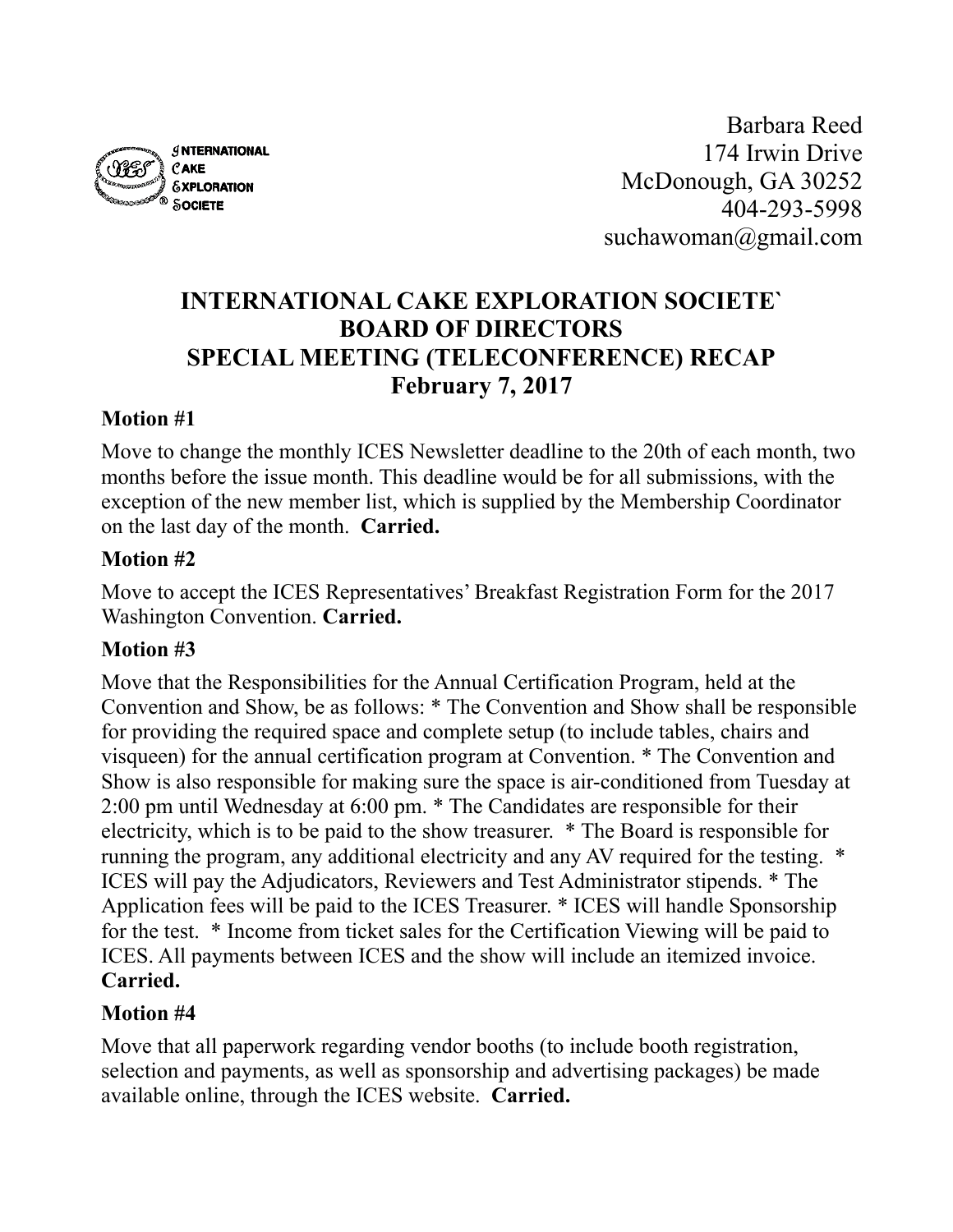#### **Motion #5**

Move to create a survey to current members and past Convention attendees to gather information about Convention attendance patterns, especially reasons for avoiding the host hotel and reasons for not returning to Convention. **Carried.**

#### **Motion #6**

Move to add an e-commerce shopping cart (Woo Commerce) to ICES.org. **Carried.**

#### **Motion #7**

Move that an online donation site, utilizing PayPal, be placed on the ICES website where donations can be made to memorial & general scholarship funds. **Carried.**

#### **Motion #8**

Move to approve the ICES Committee Preference & Biography form as submitted. **Carried.**

#### **Motion #9**

Move to approve the ICES Convention Cake Challenge Rules, as presented, for use at the 2017 Washington Convention and Show. **Carried.**

#### **Motion #10**

Move to accept the ICJ Class Application Form presented. **Carried.**

## **Motion #11**

Move to accept the ICJ Test Application form presented. **Carried.**

## **Motion #12 .**

Move to accept the ICJ Apprenticeship Form presented. **Carried.**

## **Motion #13**

Move to accept the ICJ Agreement Form presented. **Carried.**

## **Motion #14**

Move to accept the ICJ Mentor Apprentice Evaluation form presented. **Carried.**

## **Motion #15**

Move to accept the Certification Mentor List Form presented. **Carried.**

## **Motion #16**

Move to accept the revised Representatives Handbook as presented. **Carried.**

## **Motion #17**

Move to amend Motion 18 of 8-94 "No handouts, pins, stickers, etc. shall be placed on official Convention registration badge" to read "No handouts, pins, stickers, etc.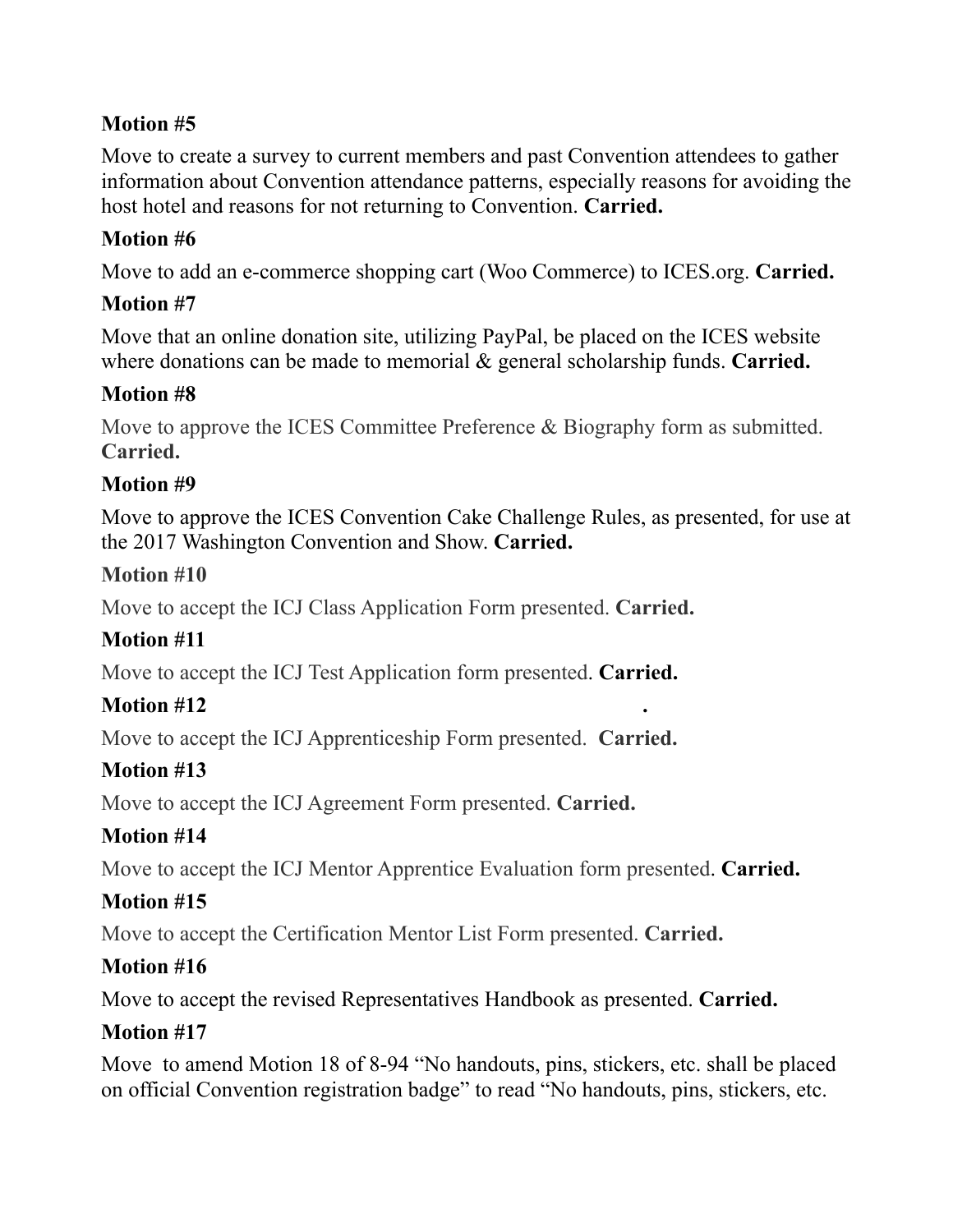shall be placed on official Convention registration badge that will obstruct the Name Tag area of the badge or sponsor(s) name." **Carried.**

#### **Motion #18**

Move to order "NEW MEMBER" ribbons which will be issued at the Convention by the Membership Desk. **Carried.**

## **Motion #19**

Move to add 2 additional check boxes to the ribbon selection section of the convention registration form. These boxes would be for:

- \* Member
- \* New Member

effective with the 2017 Washington Convention and Show. **Carried.**

# **Motion #20**

Move to add a label to the outside of the convention registration packet for new members, which will direct the member to the membership booth to receive their New Member ribbon, effective with the 2017 Washington Convention and Show. **Carried.**

## **Motion #21**

Move to request Host Hotels at Convention provide an evening ICES Gathering/Happy Hour. **Carried.**

# **Motion #22**

Move to order 1 1/2" Buttons (Pins) to be given to those staying in the host hotels that will be distributed at time of check-in with a note of Welcome from the ICES Board of Directors. The cost not to exceed \$400.00. **Carried.**

# **Motion #23**

Move to establish an "ASK A BOARD MEMBER" table at convention. Schedule of hours and staffing to be established by Board of Directors**. Carried.**

**Motion #24** - Motion Failed.

# **Motion #25**

Move to change the Cake Room Rules, Century Club, to read "To be eligible for the Century Club drawings, entries must be secured on at least a 6" display board. Each eligible entry will receive one chance for the Century Club drawing, up to a maximum of 10 chances per person. A tiered cake will receive one chance for each tier that is on at least a 6" board. Each completed demonstrator's, hands on class and certification display will be eligible for the Century Club drawing, provided it meets all other requirements. Late entries will not be eligible for the Century Club drawing. Ticket